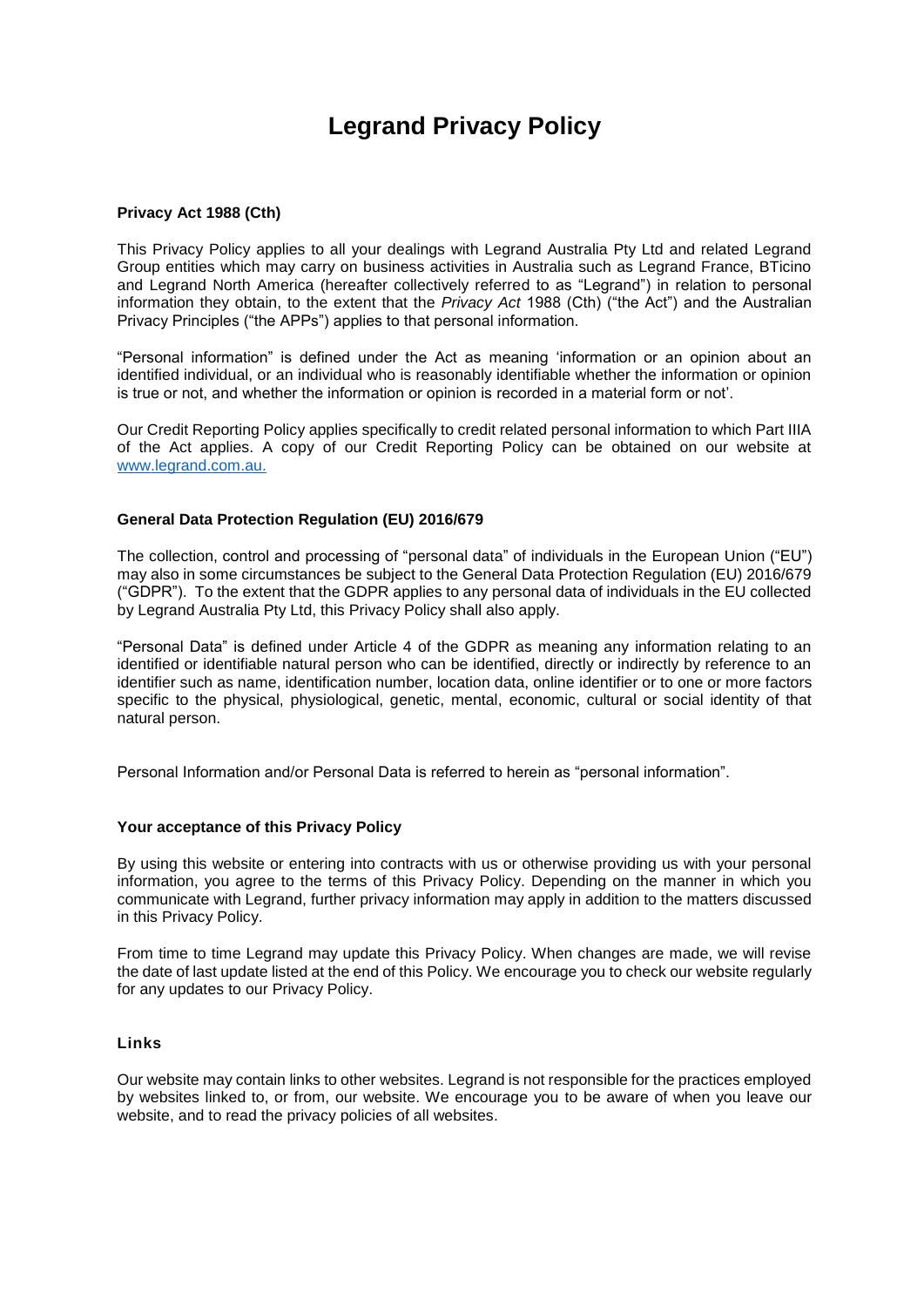## **What kinds of information do we collect and hold?**

#### **Personal Information/Personal Data**

Legrand only collects and holds personal information where the information is reasonably necessary for one or more of our functions or activities. To the extent that the information falls within the above definitions of Personal Information or Personal Data, the Personal information or Personal Data collected may include:

- your personal details such as your name, date of birth and gender; bank account details, employment details;
- contact details including: home address, email address; telephone number;
- user IDs and passwords;
- IP address, domain name,
- records of communications between Legrand and yourself;
- usage information:
- geo-location and layout of home (names of modules, floors, type and on/off status & battery level of equipment, electricity consumption) which may be collected when using Legrand's Apps;
- and any other information disclosed by you.

#### **Sensitive information**

Legrand only collects and holds sensitive information about you where you consent to the collection of the information and the information is reasonably necessary for one or more of our functions or activities. The kinds of sensitive information that may be collected about you include information revealing membership of a professional or trade association or union membership.

## **How do we collect and hold your personal information?**

Legrand collects and holds personal information in a variety of ways. For example, personal information may be collected:

- when you or your business enter into business transactions with us,
- when you fill out a form, deal with us over the phone, send us a letter, send us an email,
- when orders are made; when accounts are established, when purchases or refunds are made, and in connection with other services and activities we make available;
- when you visit our website, when you submit your email address to our website mailing list;
- when you apply for a job or make an employment-related inquiry,
- when register with us,
- when you download our Apps or register to use the Apps; and
- from publically available sources.

Legrand will collect personal information directly from you where it is reasonable and practicable to do so. Sometimes we may be required to collect information about you from a third party, such as our contractors and agents, referees or from publicly available sources.

You may visit our website anonymously, or by using a pseudonym, and can refuse to supply personal information where it is lawful and practicable to do so. However, if you do so it may prevent you from engaging in certain activities and services with Legrand.

#### **Unsolicited information**

If Legrand receives unsolicited personal information and we determine that we could not have collected the personal information from you, and the information is not contained in a Commonwealth record, we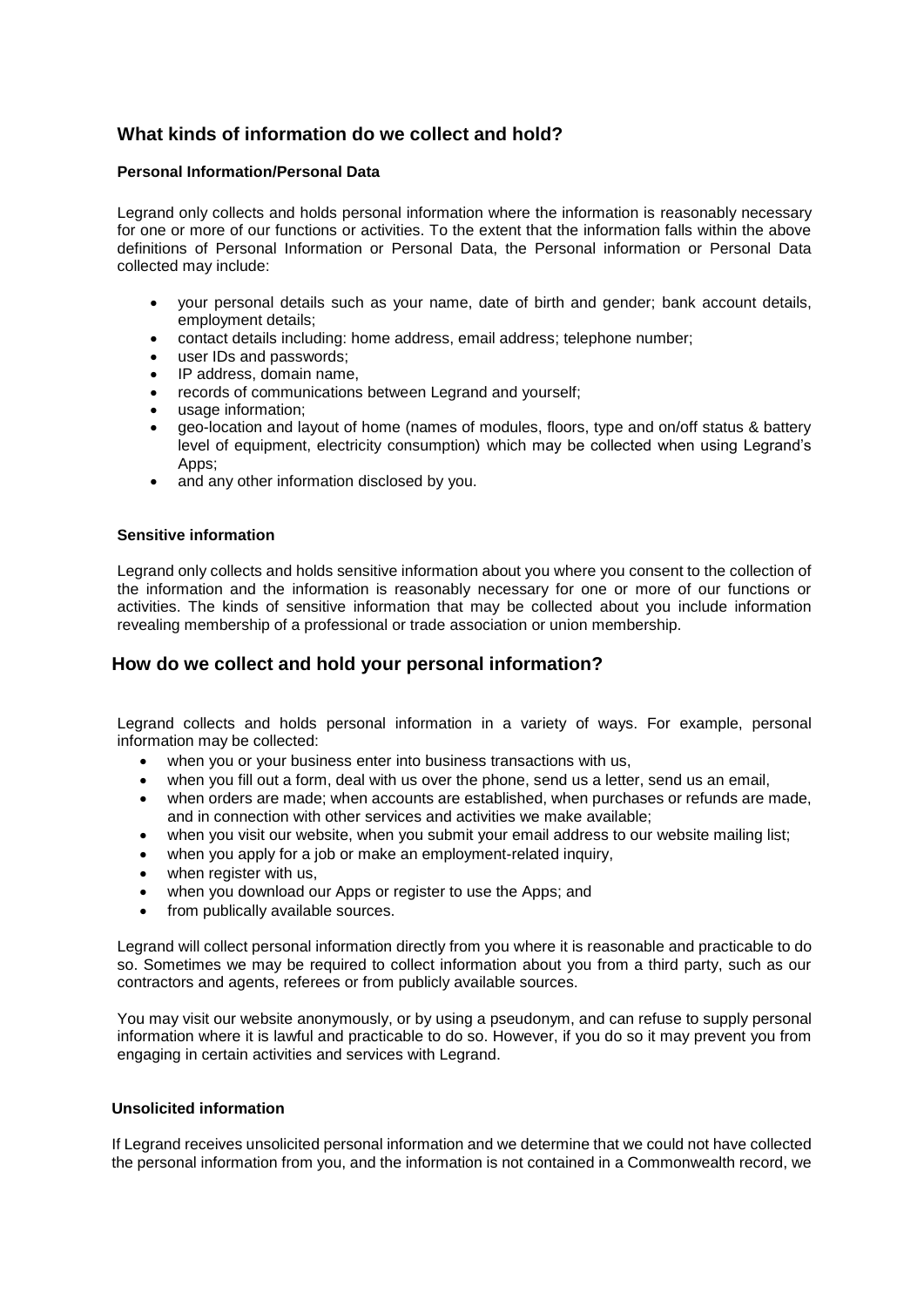will, as soon as practicable but only if it is lawful and reasonable to do so, destroy or de-identify the information.

#### **Passive information collection**

Legrand uses various technologies, such as cookies, to collect anonymous information from users of its website. This information helps us analyse website traffic and guide development of the website. Most web browsers automatically accept cookies but you can modify your browser settings to disable them. If you do so, some parts of the website may not function properly.

## **Why do we collect, hold, use and disclose your personal information?**

Legrand collects, holds, uses and discloses personal information:

- for the purpose for which it was collected,
- for any purpose to which you have consented to, or
- for any related purpose where you would reasonably expect us to use or disclose the information.

Such purposes are varied and may include:

- supplying products and services
- undertaking and completing transactions with parties with whom we do business,
- meeting our legal and regulatory requirements;
- providing customer support;
- improving customer service;
- developing, researching, improving, distributing and marketing our products;
- performing internal administration; and
- maintaining business relationships to enable us to carry on our business.

## **How do we use and disclose your personal information?**

#### **Disclosure of personal information to third parties**

In the course of business, we may be required to disclose personal information to third parties. The types of third parties we may disclose your personal information to include:

- our insurer, regulatory bodies, government agencies, law enforcement bodies, Courts or other parties we are authorised or required by law to disclose information to;
- and our agents, contractors and external advisors who we engage to undertake our business functions and activities from time to time or who assist us in undertaking our business functions and activities.
- the data may also be processed, on behalf of Legrand, by external parties designated as external data processors, including, without limitation:

-third-party IT service providers and IT support providers that are engaged to carryout the above activities;

-other Legrand Group companies, for the above purposes.

Legrand may sell, buy or merge or reorganize its businesses and such transactions may involve the disclosure of personal information to purchasers or prospective purchasers or receiving personal information from sellers.

## **Cross-border disclosure of personal information**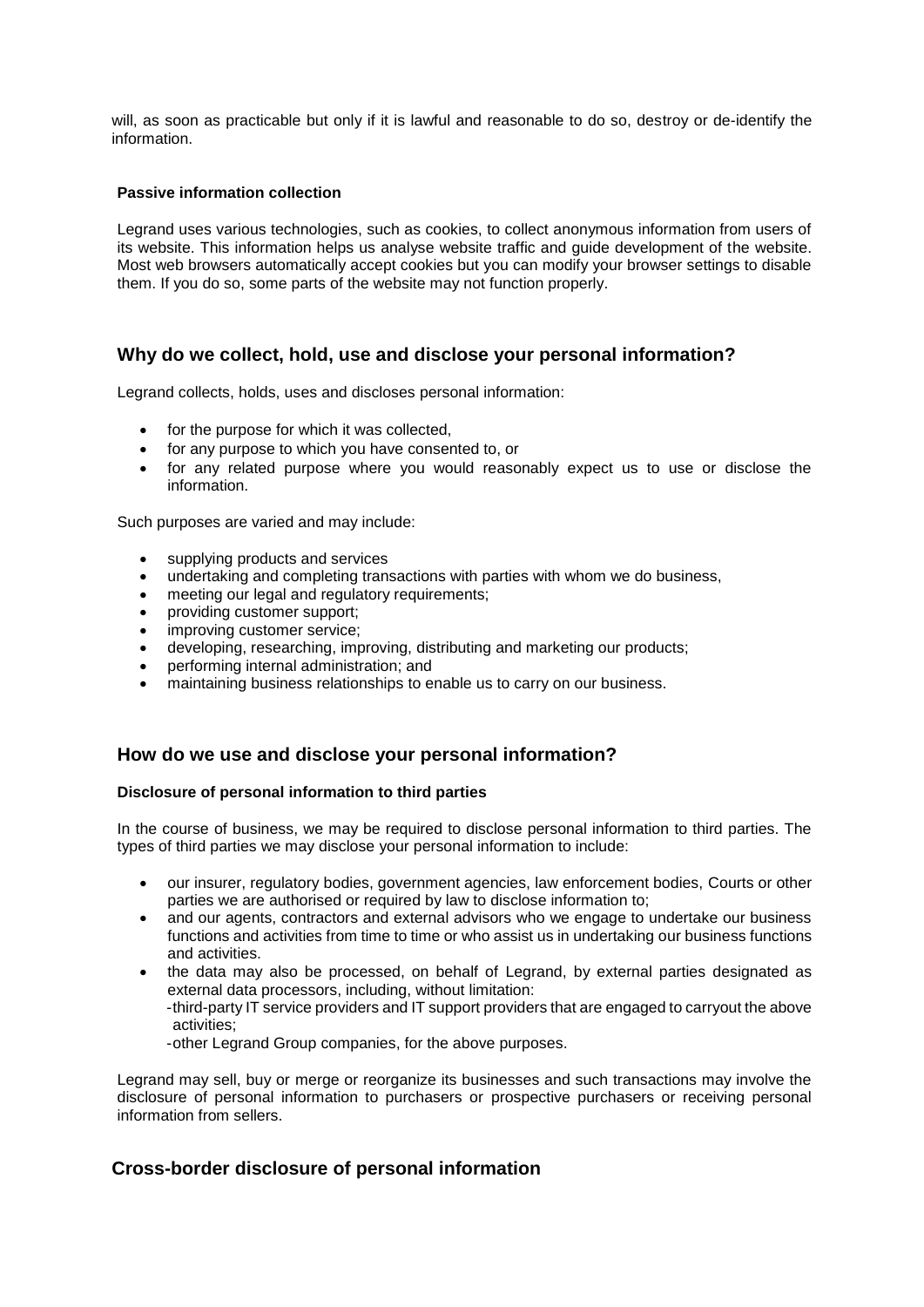In conducting our business, Legrand may be required to disclose personal information to third parties operating outside of Australia, including Legrand's related overseas entities. The countries in which these recipients may be located will vary from time to time, but may include New Zealand, France and other European countries, the United States of America, and any other countries where Legrand or its related entities have a presence or engages third parties.

#### • **Personal Information to which only the Privacy Act 1988 applies:**

Under APP 8.1 an 'Australian Privacy Principles entity' ("APP entity") (as defined by the Act) that discloses Personal Information to an overseas recipient has an obligation to ensure that the recipient does not breach the APPs in relation to the information unless the APP entity reasonably believes that the overseas recipient is subject to similar privacy laws applies under the Act. The obligation under APP 8.1 does not apply to an APP entity if the APP entity expressly advises the individual of its obligations under APP 8.1 and the individual consents to those obligations not applying to the APP. Legrand expressly advised you that if you consent to obligations under APP 8.1 not applying to Legrand and the overseas recipient of personal information handles the personal information in breach of the APPs:

- Legrand will not be accountable under the Act;
- you will not be able to seek redress under the Act;
- the overseas recipient may not be subject to any privacy obligations or to any principles similar to the APPs;
- you may not be able to seek redress in the overseas jurisdiction;
- the overseas recipient is subject to a foreign law that could compel the disclosure of personal information to a third party, such as an overseas authority.

Your continued use of this website and your continued dealings with us constitutes that consent to Legrand that its obligations under APP 8.1 in respect of your personal information disclosed to overseas entities shall not apply. You may request Legrand not transfer our personal information to other countries, but if you do so we may not be able to provide the products or services to you.

#### • **Personal Data of individuals in the EU to which the GDPR applies:**

Personal Data from individuals in the EU may be transferred to an overseas country in the following circumstances:

- Where the EU Commission has determined the overseas country provides an adequate level of data protection (Article 45); or
- If there has been no such determination by the EU Commission, where an individual's enforceable rights and effective remedies are available and where appropriate safeguards are in place such as (Article 46):

-approved binding corporate rules that enable transfers within a corporate group are in place;

- -agreement that contains the standard data protection clauses adopted by the EU Commission or a data protection authority are in place;
- -approved codes of conduct or certifications are in place and the recipient gives binding and enforceable commitments to apply appropriate safeguards; or
- Where you explicitly consent to the proposed transfer after you have been provided with information about the possible risks associated with the transfer (Article 49).

## **Online Apps**

Some of Legrand's products may require software apps ("Apps") to be downloaded from overseas Legrand entities such as Legrand France, BTicino in Italy or Legrand North America to use in conjunction with the products. You may be required to provide personal information to that overseas Legrand entity in order to download the App or to register to use the App.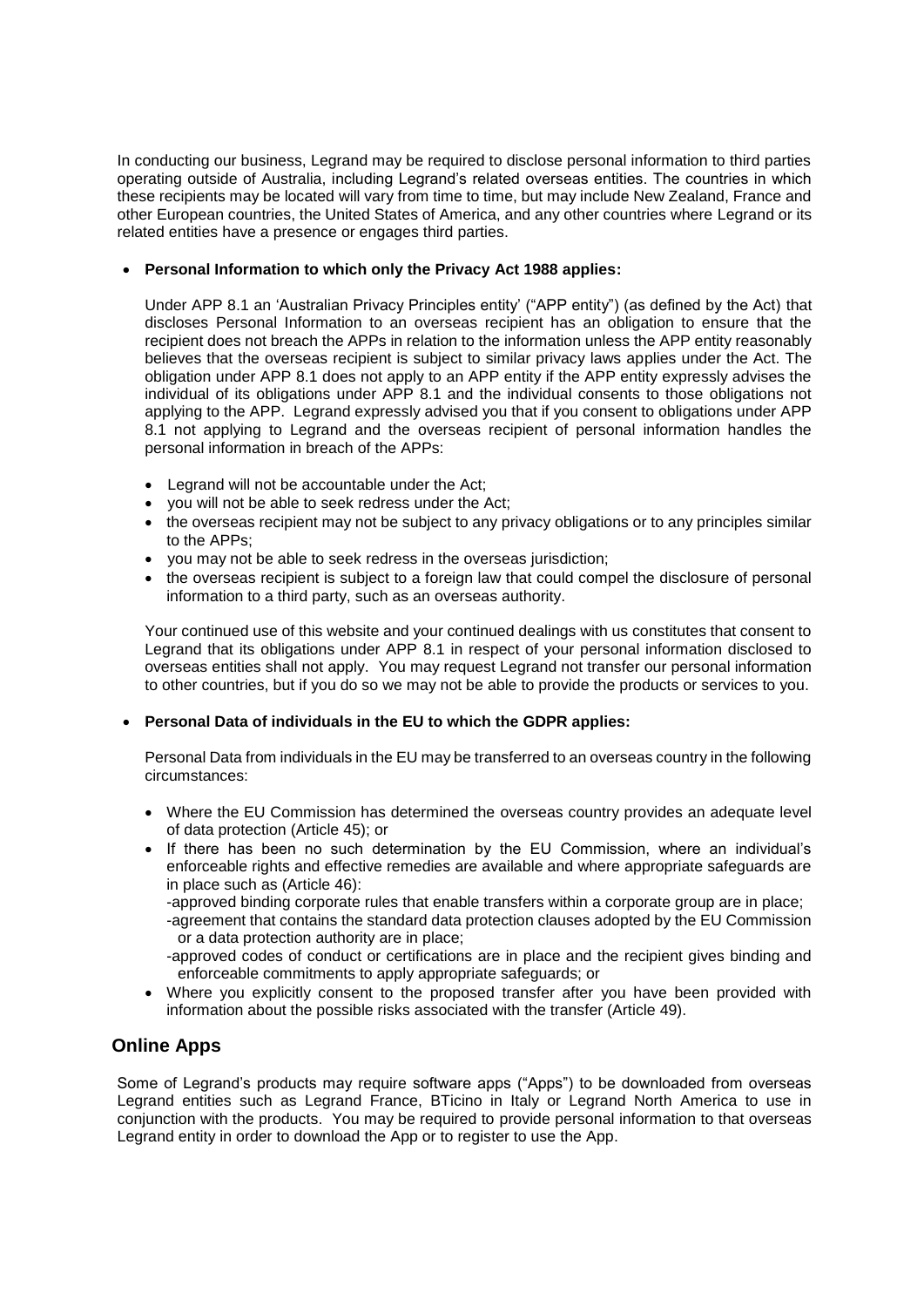To the extent that the Act applies to that personal information, this Privacy Policy will apply. Individuals in Australia who download an App from an overseas Legrand entity:

- (i) acknowledge that your personal information collected by the overseas Legrand entity may be held, depending on the entity, in France, Italy other countries in the European Union; in North America or any other country referred to in the overseas Legrand entity's privacy policy provided to persons when downloading the App;
- (ii) consent to any personal information collected by the overseas Legrand entity being held by or on behalf of the overseas Legrand entity in such countries; and
- (iii) consent to the collection, use and disclosure of your personal information by the overseas Legrand entity for the purposes set out in the overseas Legrand entity's licence agreement or terms of use of apps and privacy policy provided to person when downloading the App and any other purpose described in this Privacy Policy.

## **How do we market our products and services?**

From time to time, Legrand may use or disclose your personal information to inform you about our products and services. If you are in the EU and the GDPR applies, this will be subject to your express consent. If you do not wish to receive marketing materials from Legrand, you may opt-out at any time by contacting the relevant Legrand Privacy Officer, contact details below.

## **How do we protect your information?**

Legrand maintains appropriate security, data collection, storage and processing practices to ensure reasonable steps are taken to protect your personal information from misuse, interference, loss, unauthorised access, modification or disclosure. Where this information is no longer required, Legrand will take reasonable steps to destroy or de-identify the information.

#### **How can you access or correct your personal information under the Act?**

#### **Accessing your personal information**

To access the personal information we hold about you, please send a written request to the relevant Legrand Privacy Officer, contact details below. Generally, Legrand will try to grant access to the personal information. We may charge for giving access to the personal information.

Legrand may refuse to give access to the personal information where for example giving access would disclose commercially sensitive information or information relating to existing or anticipated legal proceedings. If we refuse to provide you with access to personal information held about you by us, then we will provide written reasons for the refusal and advise you of available avenues of redress.

#### **Correcting your personal information**

Where necessary, Legrand takes reasonable steps to ensure the personal information we collect and disclose is accurate, up-to-date, complete and relevant.

If it discovers the information is inaccurate, out of date, incomplete, irrelevant or misleading, Legrand will take reasonable steps to correct the personal information. If you find that information we hold about you is incorrect, please request its correction free of charge by contacting the relevant Legrand Privacy Officer, contact details below. In your request for correction, you can request that we notify any other APP entity of the correction if successful. If we refuse your request for correction, we will provide written reasons for the refusal and advise you of the mechanisms available to you to complain about the refusal.

## **How can you complain about a breach of the Act?**

If you believe an act or practice Legrand has engaged in has breached the Act, you can lodge a complaint free of charge by contacting the relevant Legrand Privacy Officer, contact details below.